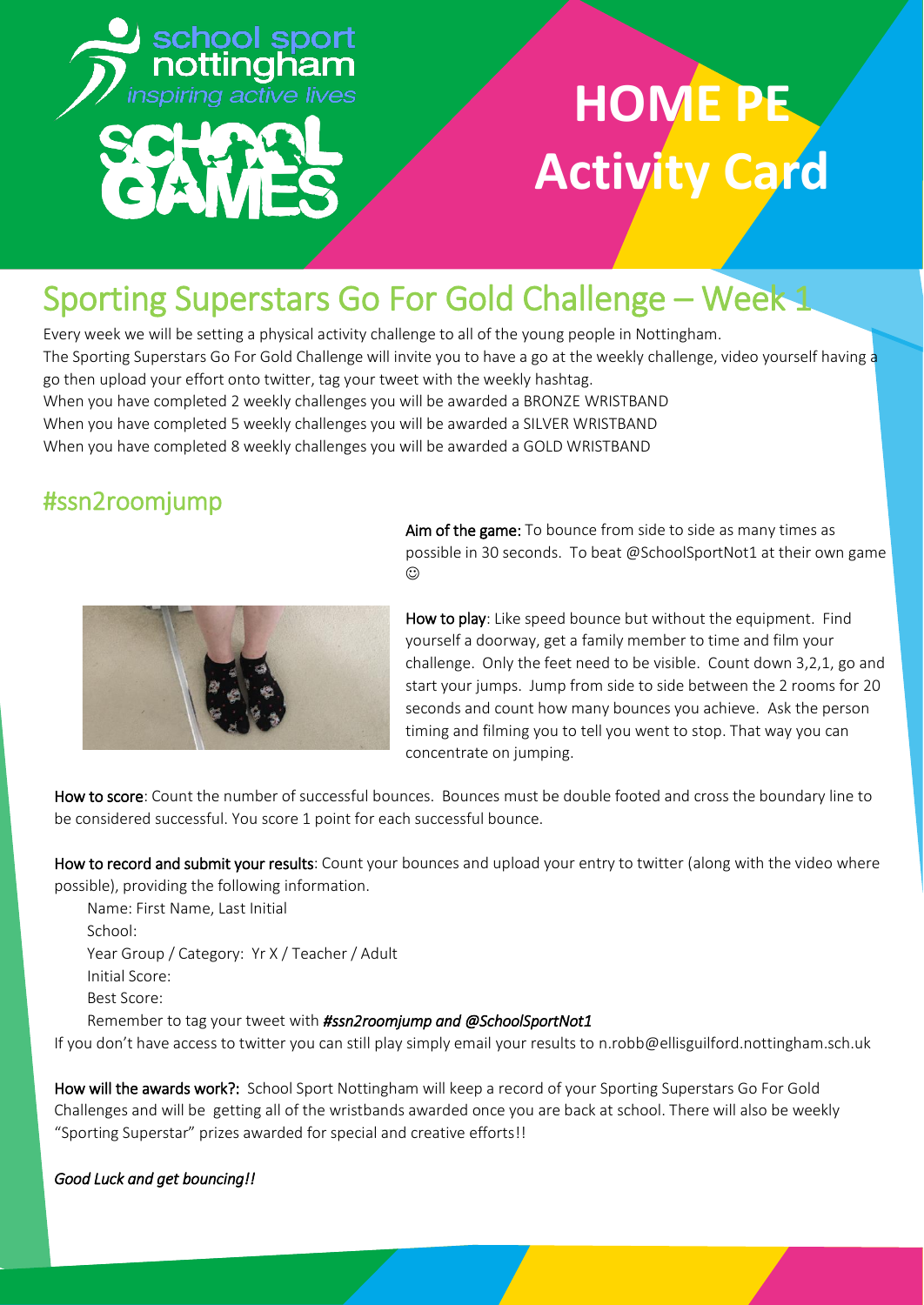

### Fitness Challenge

Sometimes it's hard to decide what workout or exercise to do. To help you on your way @NorthOxonSSP created a chatterbox challenge. To take the Chatterbox Challenge, cut out the chatterbox below and follow the instructions on how to fold and play.

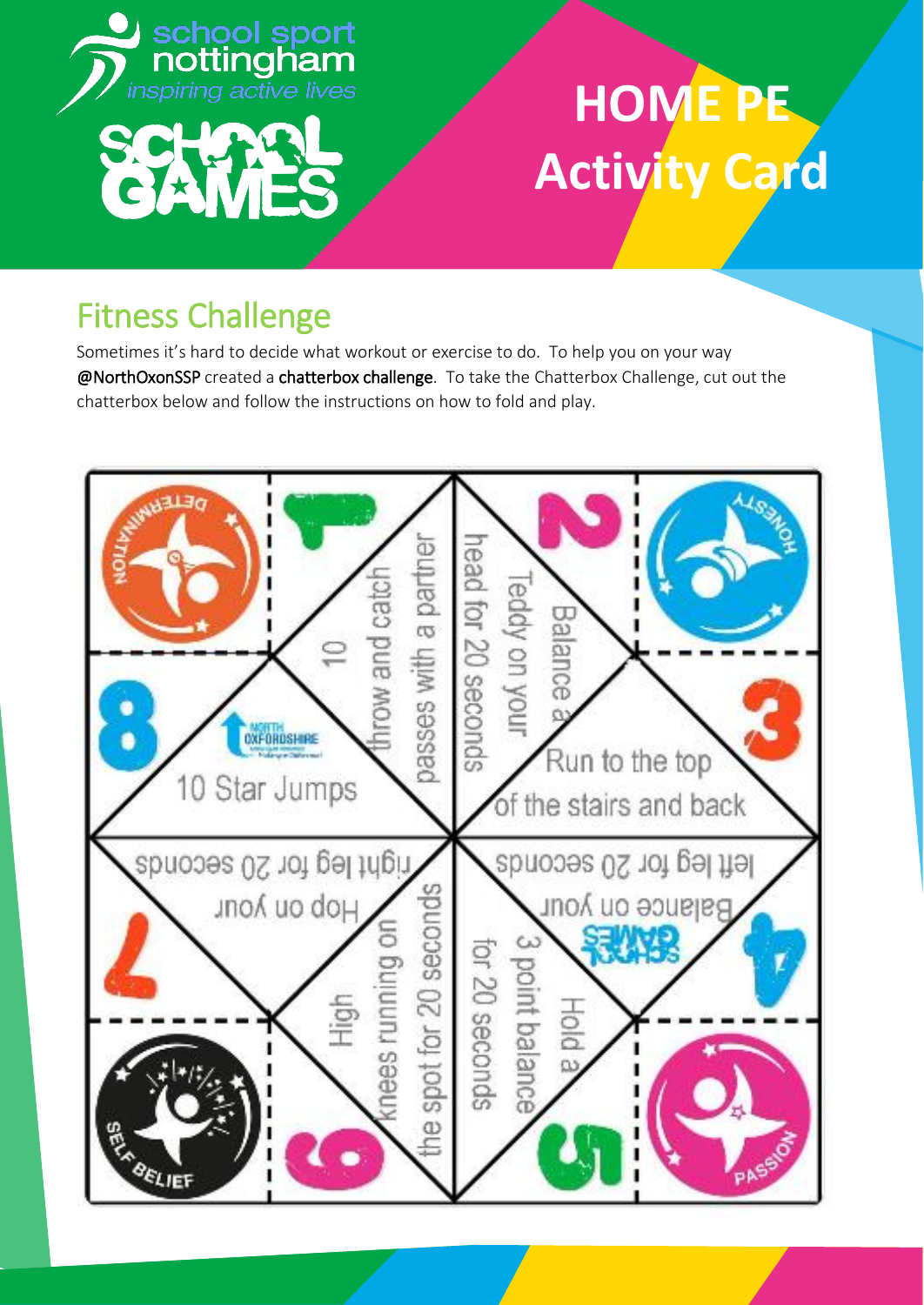

## **TEI'BOX CHALLENGE**

#### How to turn your paper in to a Chatterbox:

Make sure you start with the design face down

Fold and unfold corner to corner first to give a middle point.

There are lots of YouTube clips available if you need some extra folding guidance!





#### How to play?

- Ask a partner (sibling or grown up) to choose one of the words displayed on the outside of the chatterbox, then spell out that word opening and closing the chatterbox as you say each letter.
- At the end of spelling this word, four of the inside numbers will be displayed. Ask your partner to choose one of the numbers, and count up to that number opening and closing the chatterbox again as you say each number.
- At the end of counting out the numbers, four of the inside numbers will be displayed again. Ask your partner to choose one of the numbers and then open up the chosen number flap.
- Read out the task under the flap to your partner for them to complete then swap over and keep taking it in turns to play.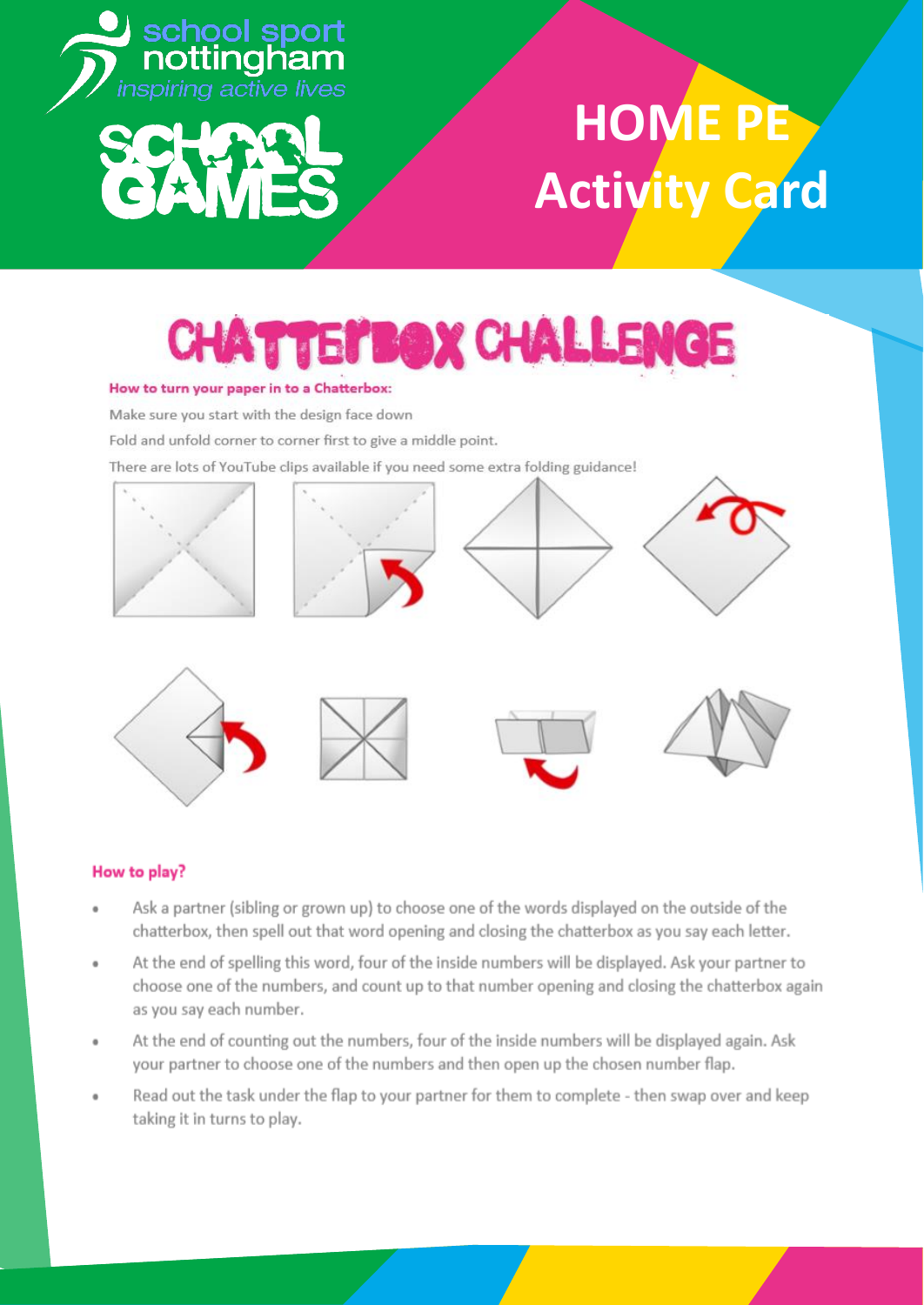

### Curriculum Challenge - OAA

Turn your egg hunt into a learning opportunity by taking the Easter Egg Orienteering Challenge. For those of you able to get outdoors you can use existing orienteering routes in a local park to practice your orienteering / egg hunting skills. Simply snap a photo of the map, plot your route and accompanied by your adult follow the path. Award yourself one egg for each of the permanent markers you reach. (Eggs can be chocolate or paper – you choose).

#### *Remember when heading outdoors to follow Government Guidance and practice social distancing.*

For those stuck closer to home, below are step by step instructions on how to design and undertake your own Orienteering based Egg Hunt.

*1. Draw a map of your location. You will need a separate drawing for each level.* 



 *Ground floor Upstairs* 



*2. Mark out the no-go zones.* 



 *Ground floor Upstairs* 

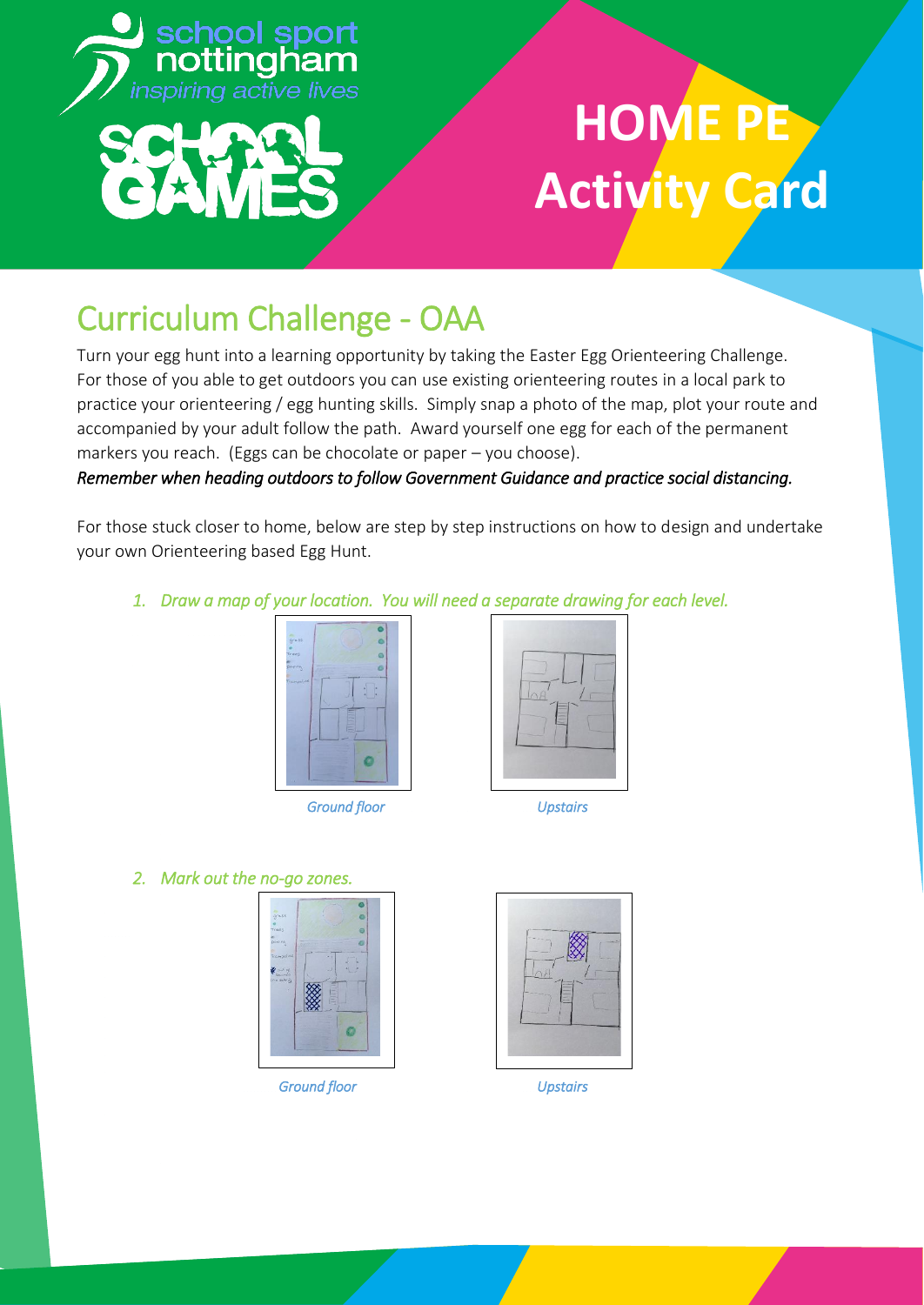

*3. Cut out and design your eggs.* 



*4. Ask an adult to hide the eggs and mark their location on the map.* 



 *Ground floor Upstairs* 



*5. Plot the route and let the hunt begin.* 



 *Ground floor Upstairs*